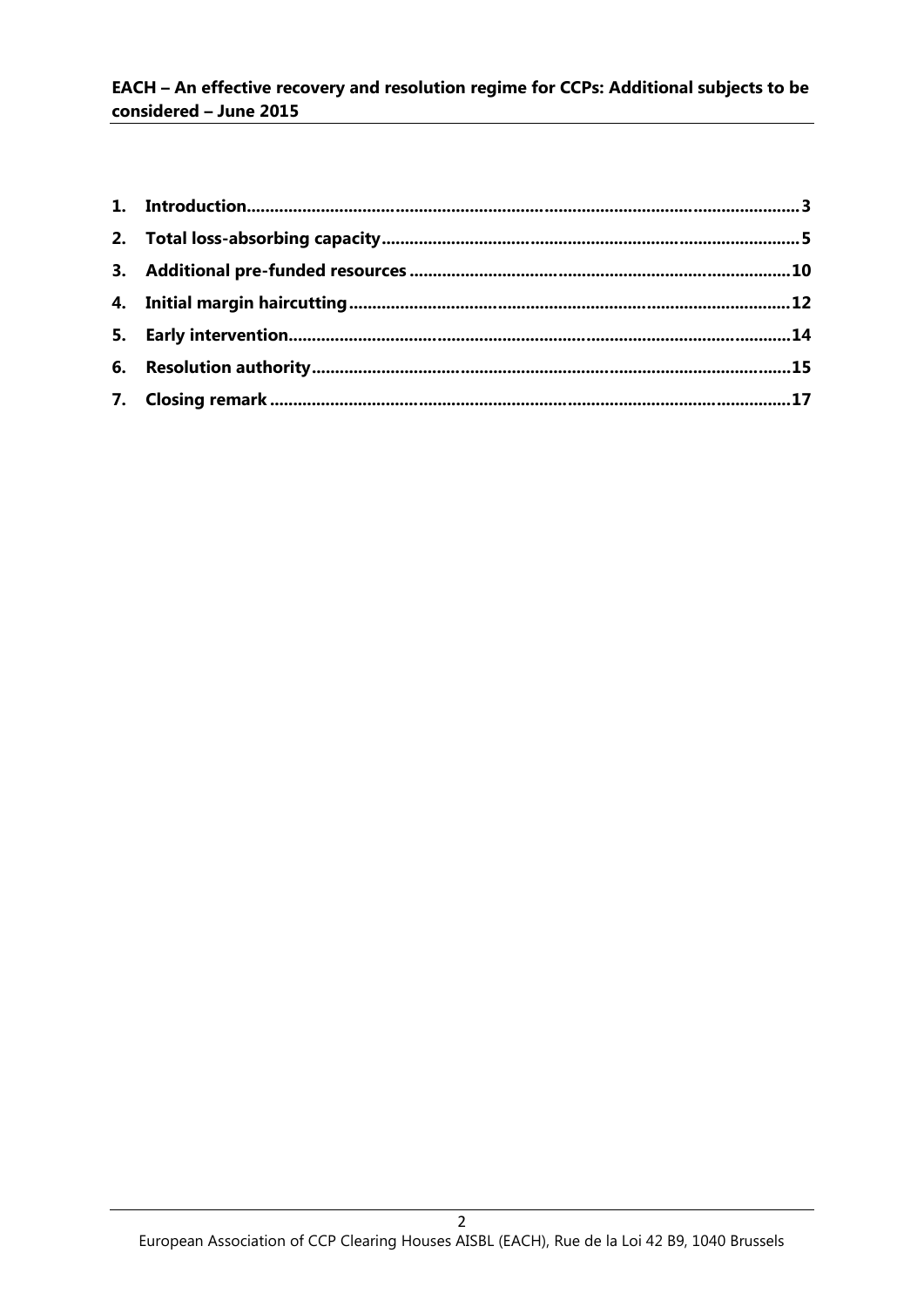## **1. Introduction**

# **Background**

This paper sets forth the views of the European Association of CCP Clearing Houses (EACH) on subjects which have been discussed recently within the industry and the regulatory community in the context of Recovery and Resolution of CCPs. This paper should be read in conjunction with the EACH paper '**An effective recovery and resolution regime for CCPs**'<sup>1</sup> , issued in December 2014.

# **The role of CCPs**

**CCPs are financial market infrastructures that reduce and manage the counterparty risks in financial markets.** CCPs operate a matched book and prevent the build-up of a network of exposures between market participants by ensuring that all clearing members meet their financial requirements, have robust risk management procedures in place and ensure they are adequately collateralised to manage current and future exposures between market participants. CCPs place themselves between the buyer and seller of an original trade and aim to ensure that if a counterparty to the trade fails, the other counterparty is protected by a prescribed default management procedure, allowing the market to continue to operate. European regulation requires that a CCP has enough resources to withstand at least the simultaneous default of its two largest clearing members. Furthermore, CCPs perform a risk management function through robust risk management tools, such as multilateral nettings, ex-ante collateralisation of market positions and a pre-agreed set of legal and operational rules in case of counterparty default.

The **CPMI-IOSCO Principles for Financial Market Infrastructures (PFMIs)**<sup>2</sup> set global standards for CCPs. In addition, all CCPs authorised to operate in Europe must comply with stringent requirements set out in the **EMIR regulation**. This regulation sets minimum standards regarding the governance arrangements of CCPs, the way they conduct business, the capital they must hold and their risk management framework.

# **Recovery and Resolution of CCPs**

Recovery must be considered in the context of the **CCP's risk management framework**, as it entails a set of measures undertaken by the CCPs themselves to restore their viability in the event of adverse developments. Resolution requires authorities to have plans to restructure a CCP in order to ensure the continuity of its essential functions and preserve financial stability. It is important to understand that the **circumstances that would lead to recovery and resolution are extremely remote**, far worse than those experienced at the height of the financial crisis in 2008.

<sup>1</sup> http://www.eachccp.eu/SiteAssets/141217%20-%20EACH%20paper%20-

<sup>%20</sup>An%20effective%20Recovery%20and%20Resolution%20Regime%20for%20CCPs%20-%20Dec14.pdf

<sup>2</sup> CPMI IOSCO report (April 2012) https://www.bis.org/cpmi/publ/d101a.pdf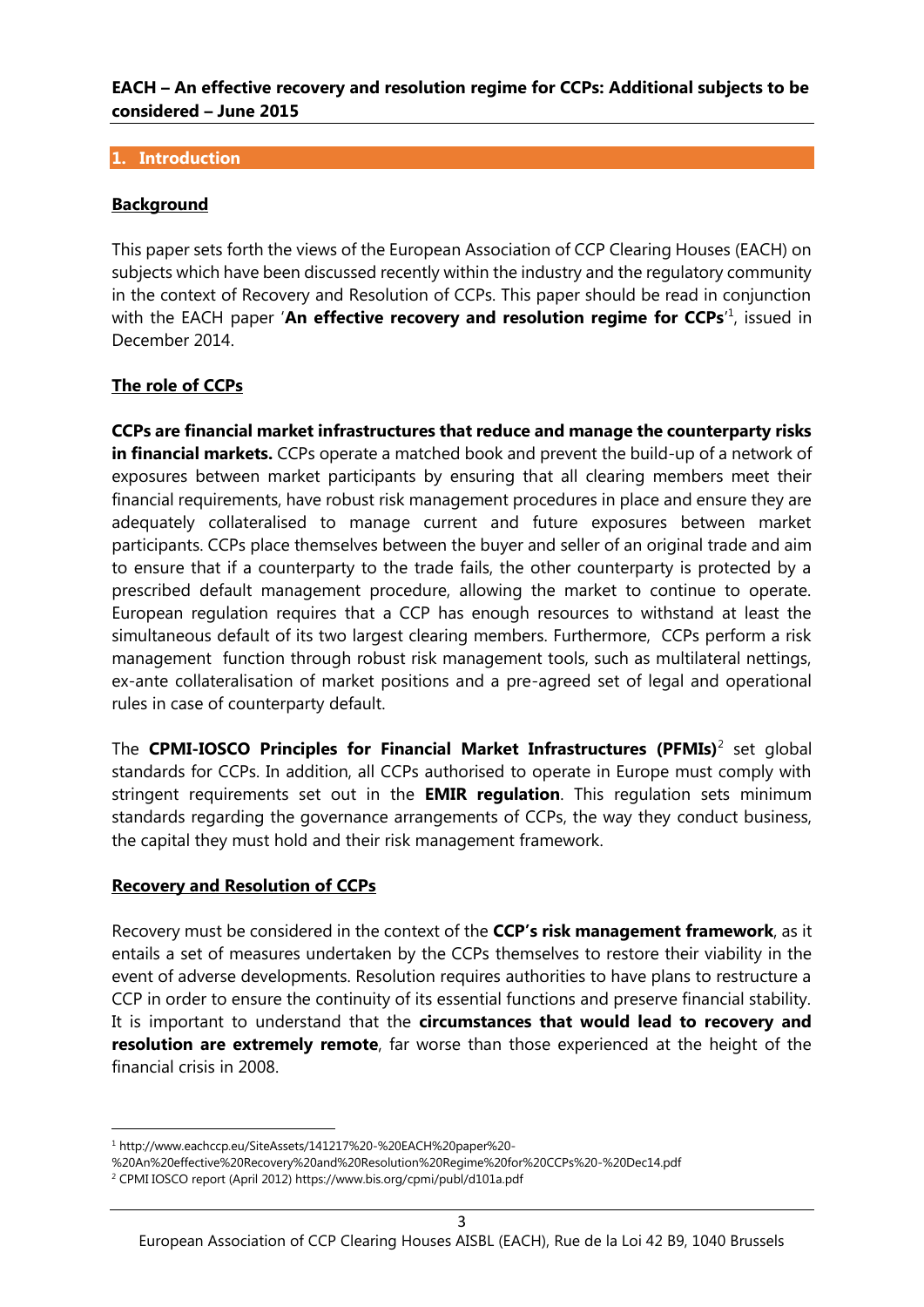These events **would not have happened in a vacuum**, as CCPs would have executed risk management strategies to minimise the impact of losses arising from the default of one or more members or from events other than a member default.

During the 2008 Financial Crisis, the losses related to the **default of Lehman Brothers** were covered by using part of the first line of defence in the default waterfall of the CCP it was a member of (i.e. Lehman's own contribution in the form of Variation Margin and Initial Margin). The contributions of the CCP and the Non-Defaulting Clearing Members were not exposed to losses and additional lines of defence were not required, demonstrating the conservativeness of (even pre-EMIR) margin requirements.

The sections below discuss the following subjects that have been raised recently within the industry and the regulatory community in the context of Recovery and Resolution of CCPs:

- Total loss-absorbing capacity
- Additional pre-funded funds
- Initial margin haircutting
- Early intervention and triggers
- Resolution authority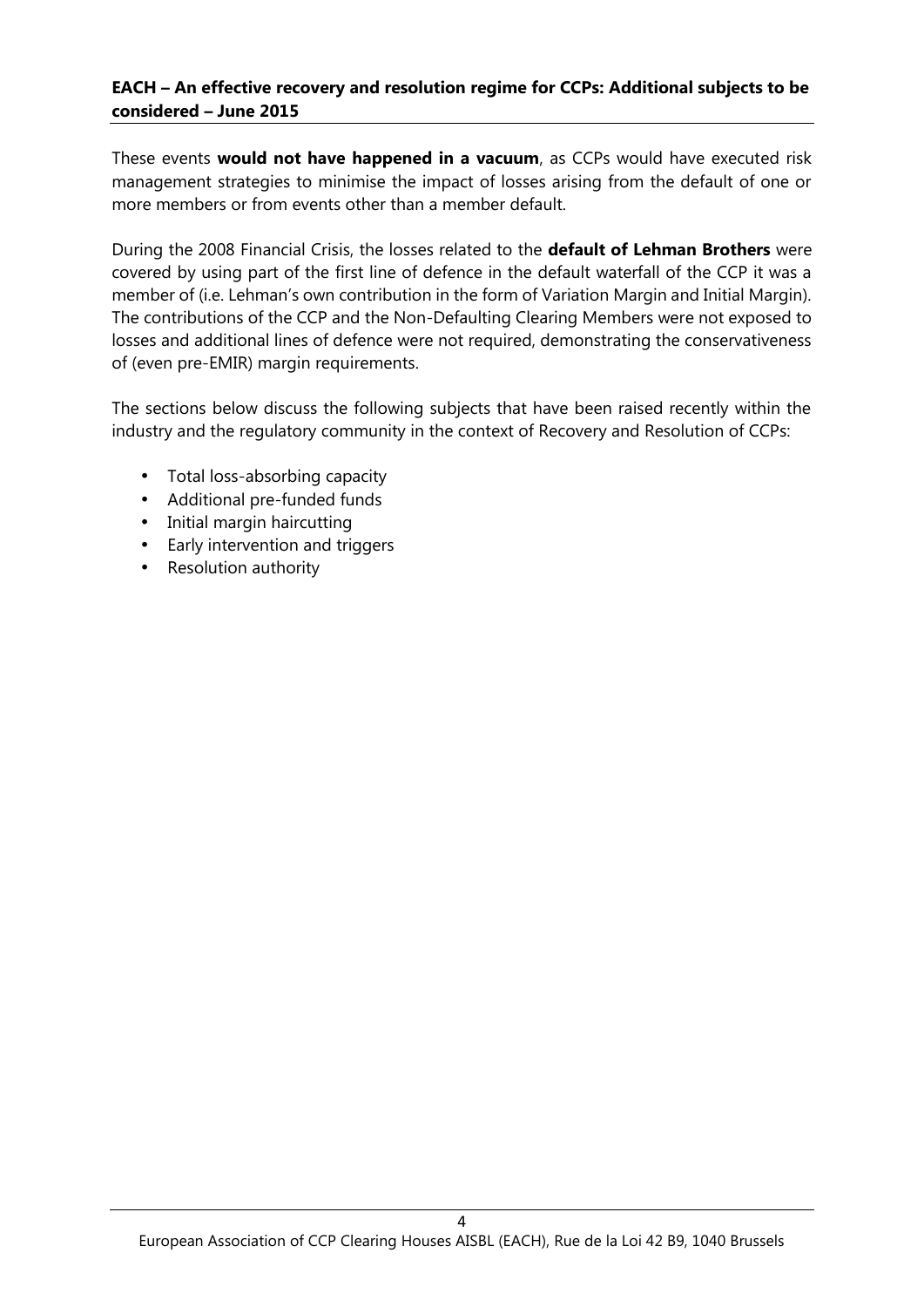## **2. Total loss-absorbing capacity**

## **Key Messages**

- **CCPs already have a total loss-absorbing capacity** in place, tailored to the clearing environment: the default waterfall.
- The total loss-absorbing capacity (TLAC) and minimum requirement for own funds and eligible liabilities (MREL) are **proposals related to the resolution of banks which cannot be 'copy/pasted' to CCPs**.
- **CCPs are not banks**. Applying the banking concepts of TLAC or MREL to CCPs would **change the incentive structure** of the loss allocation arrangements of a CCP.
- CCP capital structures typically **do not include debt**. Obliging CCPs to issue bail-in able debt is a disruptive idea as it could fundamentally change the positive risk management features which have made CCPs so stable, make the CCP a leveraged institution and increase the cost of clearing.

# **2.1. CCPs are not banks**

CCPs play a very different role from banks. The application of tools in resolution of a bank is therefore inappropriate in resolution of a CCP. The differences between CCPs and banks range from their business objectives, the balance sheet, the way they perform risk management through to their supervisory architecture. Table 1 below summarises the key differences between banks and CCPs.

| <b>Issue</b>                              | <b>CCPs</b>                                                                                                                                                                                                                                                                                                                                                                                              | <b>Banks</b>                                                                                                                                                                                                                                                                                                                                                                                                                                                                               |
|-------------------------------------------|----------------------------------------------------------------------------------------------------------------------------------------------------------------------------------------------------------------------------------------------------------------------------------------------------------------------------------------------------------------------------------------------------------|--------------------------------------------------------------------------------------------------------------------------------------------------------------------------------------------------------------------------------------------------------------------------------------------------------------------------------------------------------------------------------------------------------------------------------------------------------------------------------------------|
| <b>Business objective</b>                 | risk<br>mitigation<br>Counterparty<br>between trading participants. The<br>vast majority of the capital for this<br>risk mitigation comes from the<br>trading participants themselves.                                                                                                                                                                                                                   | Various businesses related to risk<br>taking include: fractional reserve<br>banking, investing on own account,<br>investing on the account of its<br>clients, securitisation, provision of<br>loans, maturity transformation.                                                                                                                                                                                                                                                              |
| <b>Credit and market risk</b><br>coverage | CCPs assume a probability of<br>default of 100% for all of their<br>members. CCPs charge the full<br>market risk they would be exposed<br>to if a member did default.<br>Under EMIR, this market risk is<br>covered by each member's margin<br>at least 99% or 99.5%<br>to<br>confidence level, depending on<br>the product type.<br>market risk is covered<br>Further<br>the<br>CCP's<br>through<br>own | <b>Banks</b><br>typically<br>consider<br>counterparty credit risk with<br>probabilities of far less than 100%,<br>or only considered as credit or<br>funding value adjustments (XVAs)<br>for derivative positions. Therefore,<br>they expect and predict losses,<br>using a risk vs. reward mentality.<br>approach of the<br>banks<br>The<br>therefore is based on the principle<br>that the higher the risk involved,<br>the more capital banks will need to<br>raise to cover that risk. |

# **Table 1 - Key differences between a CCP and a bank**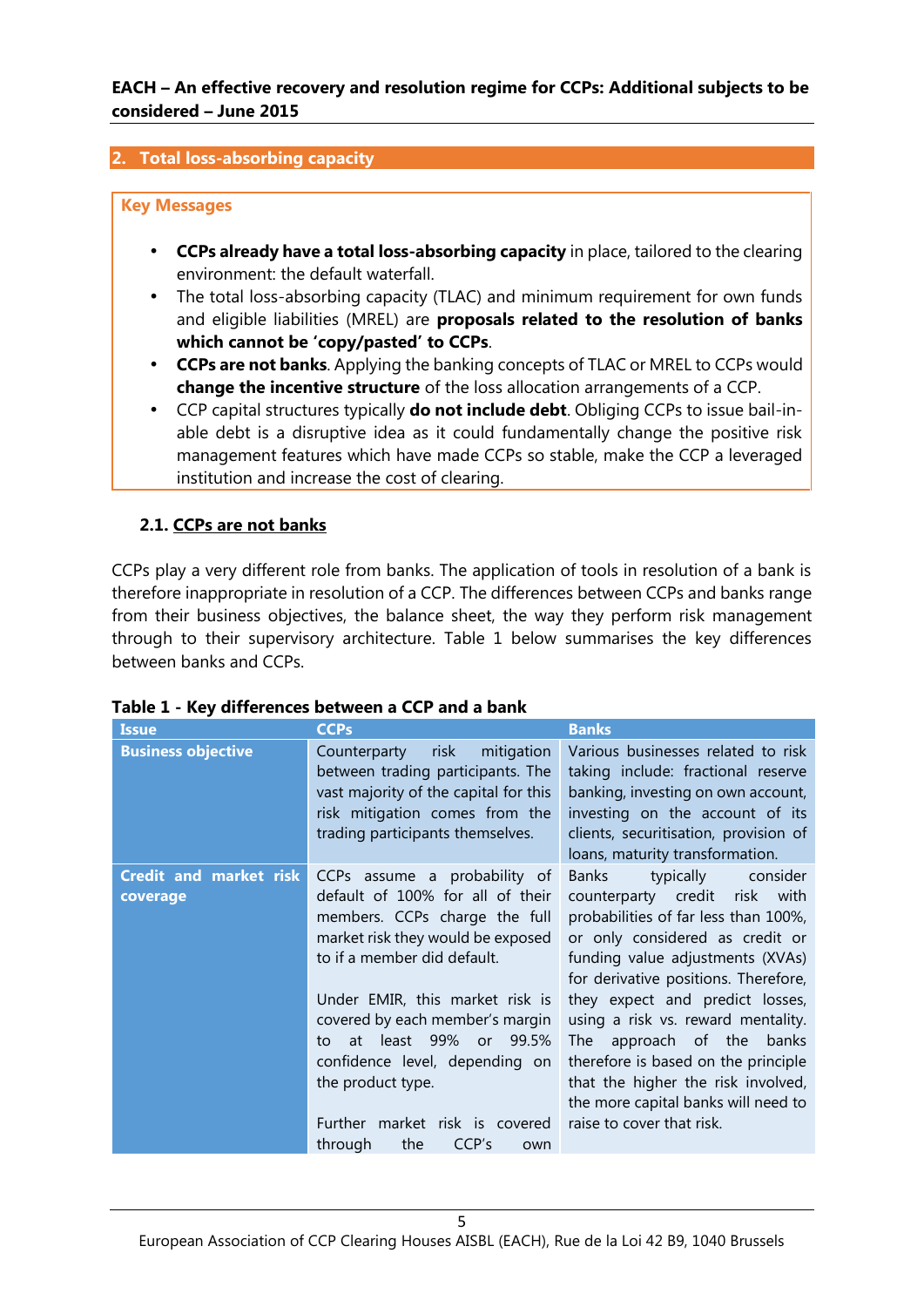|                                                     | contribution and the default fund                                                                                                                                                                                                                                                                                                                                                                                                                                       |                                                                                                                                                                                                                                                                                                                                             |
|-----------------------------------------------------|-------------------------------------------------------------------------------------------------------------------------------------------------------------------------------------------------------------------------------------------------------------------------------------------------------------------------------------------------------------------------------------------------------------------------------------------------------------------------|---------------------------------------------------------------------------------------------------------------------------------------------------------------------------------------------------------------------------------------------------------------------------------------------------------------------------------------------|
|                                                     | mutualised across members.                                                                                                                                                                                                                                                                                                                                                                                                                                              |                                                                                                                                                                                                                                                                                                                                             |
| <b>Risk management</b>                              | Conservative risk management, as<br>demonstrated during the recent<br>financial crisis, resulting in no<br>CCP's failure.<br>CCPs mutualise amongst market<br>participants and CCPs do not trade<br>in their own name.                                                                                                                                                                                                                                                  | Risk management models were<br>challenged during<br>the<br>recent<br>financial crisis. This introduced<br>significant model risk from banks<br>using standardised models.<br>individual<br><b>Banks</b><br>operate<br>risk<br>management of their exposures.<br>Banks actively trade for their<br>clients, as well as in their own<br>name. |
| lines<br><b>Transparent</b><br><b>of</b><br>defence | Clear and transparent structure<br>which includes resources from<br>members and also a contribution<br>from the CCP.<br>Default Management<br>Margins<br>add-ons<br>and<br>$\bullet$<br>(monitored,<br>adjusted<br>and<br>settled on a daily basis)<br>CCP skin in the game<br>$\bullet$<br>Mutualised default funds<br>Recovery<br>Assessments<br>Loss allocation arrangements<br>$\bullet$<br>(e.g. VMGH)<br>Service closure (temporary or<br>$\bullet$<br>permanent) | Several measures available while<br>others are still to be implemented<br>bilateral<br>(TLAC/MREL;<br>margin<br>requirements).                                                                                                                                                                                                              |
| <b>Collateral</b>                                   | Under EMIR, CCPs can only take<br>high quality and highly liquid<br>instruments as collateral.<br>CCPs provide capital efficiencies                                                                                                                                                                                                                                                                                                                                     | Lower quality collateral with some<br>illiquid instruments.<br>Decentralised<br>of<br>nature<br>counterparty exposures does not                                                                                                                                                                                                             |
| Process in case of<br>default                       | through multilateral netting.<br>CCPs use a default management<br>process (DMP) via the waterfall to<br>ensure clients are ported and<br>gains/losses are paid immediately.<br>CCPs have<br>a structured<br>and<br>transparent DMP.                                                                                                                                                                                                                                     | provide capital efficiencies.<br>Process of recovering funds is often<br>lengthy.<br>Depending<br>on<br>counterparty, banks typically deal<br>with a case-by-case application of<br>close out netting and individual<br>trading over time.                                                                                                  |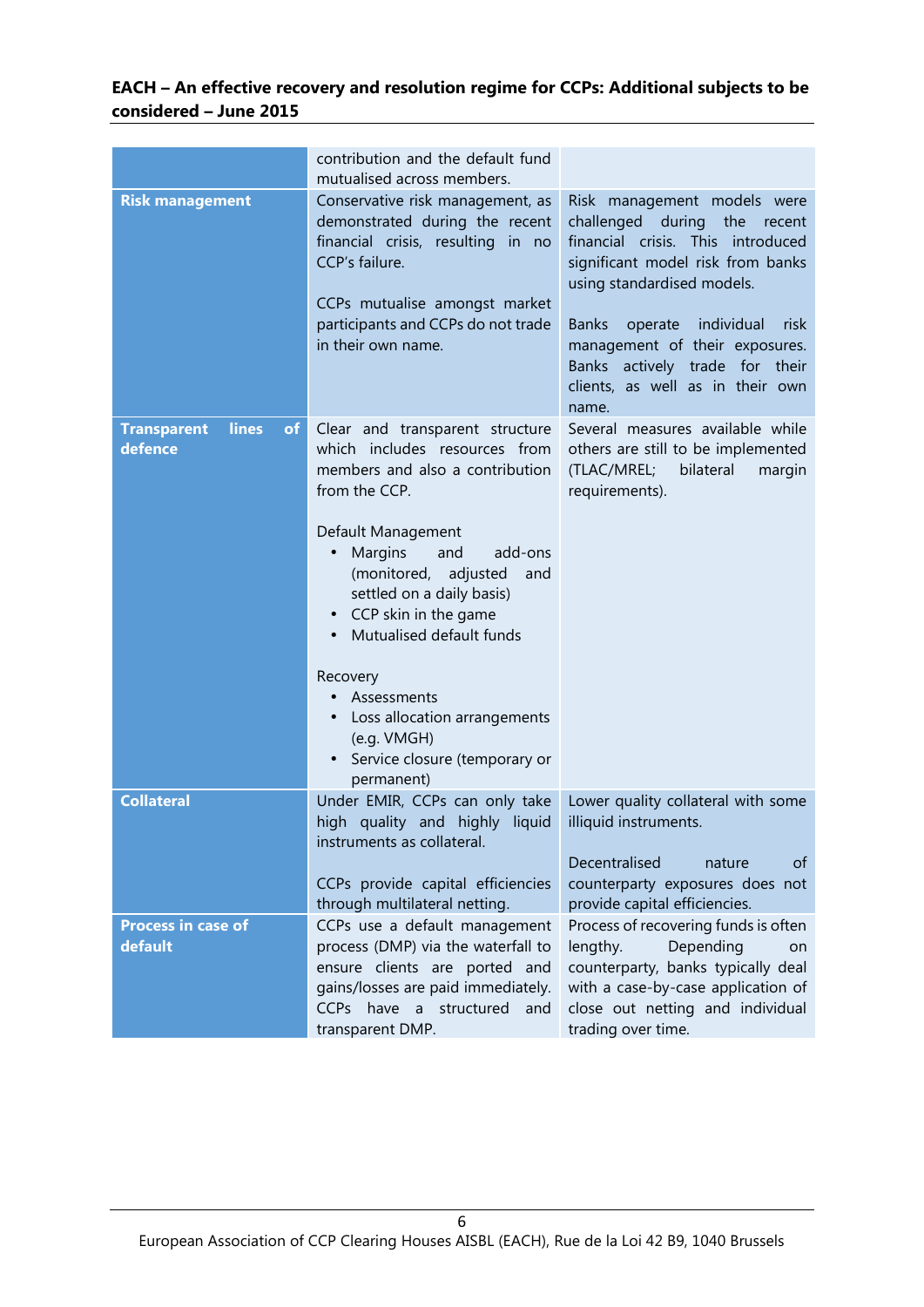# **2.2. Loss-absorbing capacity**

As stated in the previous section, CCPs are very different from banks. During the recent financial crisis there were no failures of CCPs<sup>3</sup>, whereas banks required a bail out using taxpayer funds. According to the PFMIs, CCPs collect margins from their members to cover their exposure and, if they are systemically important, maintain financial resources sufficient to cover the default of the two clearing members which would pose the highest credit risk to their clients and the CCP under extreme but plausible market conditions. The total loss absorbing capacity (TLAC) and minimum requirement for own funds and eligible liabilities (MREL) or any similar concepts are designed to provide banking resolution authorities with funds to stabilise banks during resolution. This approach is not appropriate for CCPs (including those with a banking license), as recognised in a public speech by Benoît Cœuré, Member of the Executive Board of the ECB<sup>4</sup>.

CCPs are risk managers that mutualise risk across their membership and have their own loss absorbing capacity: **the default waterfall**. A CCP's default waterfall comprises a set of prefunded lines of defence to be used in the event of a member default. As shown in Figure 1 these lines of defence are: resources of the defaulting member (variation margin, initial margin, contribution of the defaulting member to the mutualised default fund), CCP's skin in the game, contribution of non-defaulting members to the mutualised default fund.

The default waterfall not only provides a substantial buffer of collateral to cover counterparty credit risk, but also ensures that the participants in the system have appropriate incentives to support an orderly default management process, as their default fund contribution is at risk.

<sup>&</sup>lt;sup>3</sup> The last CCP failure in Europe dates back to 1974 and involved the Caisse de Liquidation (Norman, P. 2011). <sup>4</sup> Federal Reserve Bank of Chicago 2015 Symposium on Central Clearing, Chicago, 10 April 2015 https://www.ecb.europa.eu/press/key/date/2015/html/sp150411.en.html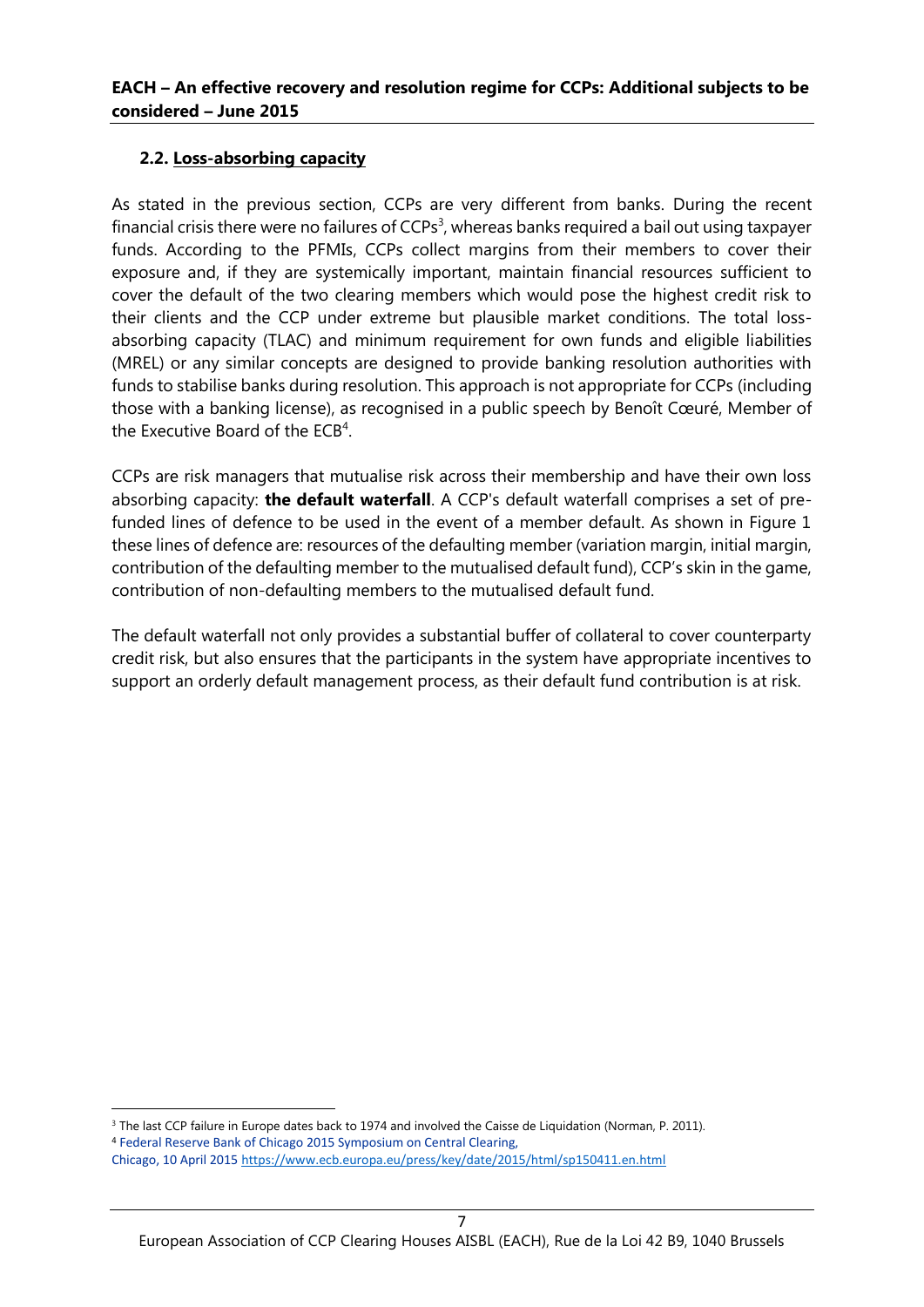

## **Figure 1 – Comparison of CCP's and Bank's lines of defence**

Note: The Recovery and Resolution tools shown in Figure 1 are taken from the CPMI-IOSCO and FSB reports respectively. However, in practice the recovery tools may vary by CCP depending on the specificities of the products and markets served and the resolution tools may vary by jurisdiction.

The default waterfall structure described above provides CCPs, clearing members, clients and the market as a whole with a transparent, efficient and sound clearing infrastructure.

CCPs should be incentivised to provide prudent risk management to market participants and set the right incentives for clearing members to actively participate in the default management process following a member default. A resolution regime which makes use of a TLAC-style tool does not fit within this framework as it could **undermine the effectiveness of the robust lines of defence and risk mutualisation structure** of the CCP. Furthermore, we believe that regulators should, to the extent possible, promote the continuity of the clearing services by virtue of the CCPs' own contingency measures (recovery plans). In order to ensure an adequate risk management process in case of default of a clearing member, CCPs should be allowed to perform their default management scheme and eventual recovery regime.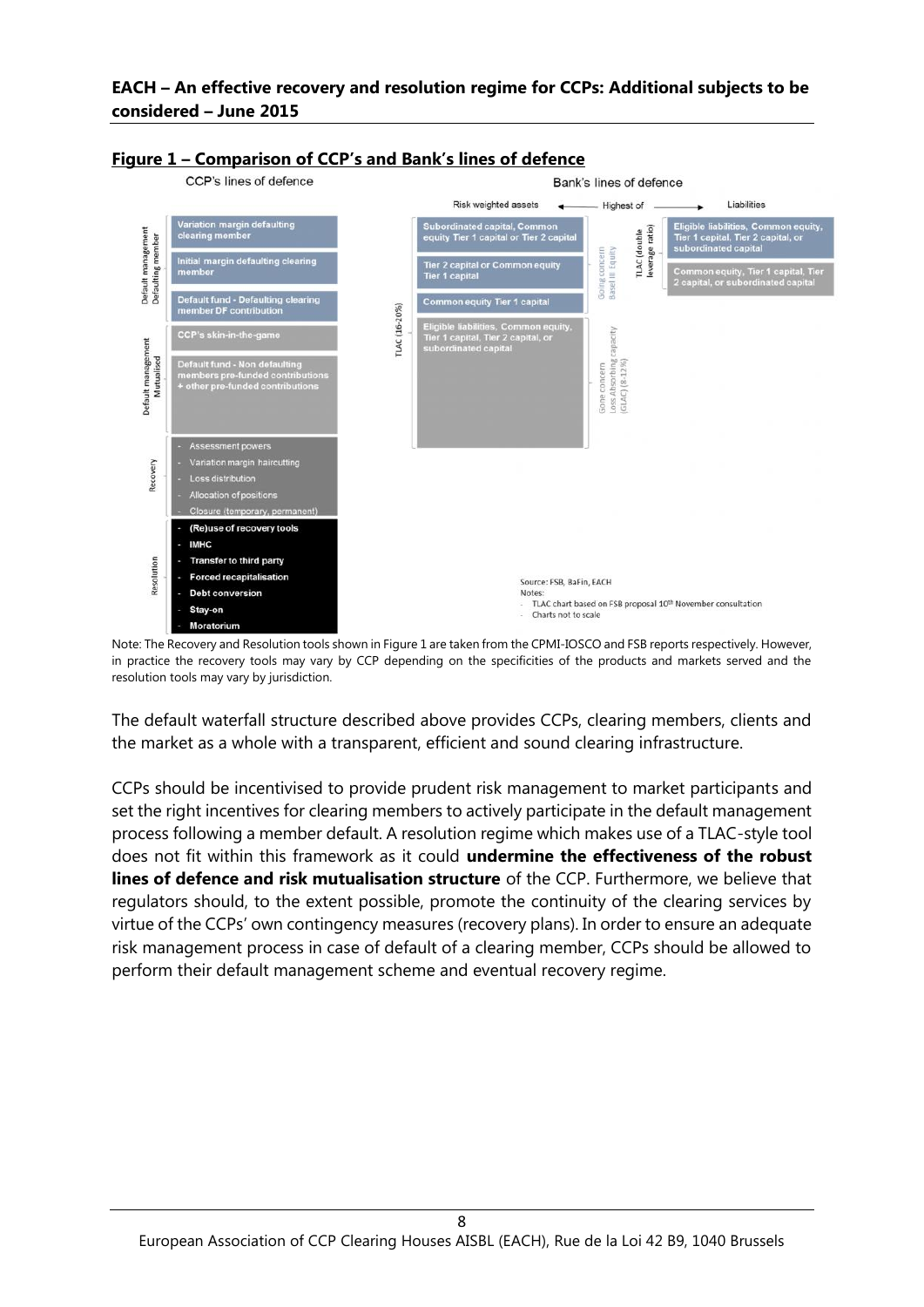# **2.3. The particular case of bail-in-able debt**

EACH believes that requiring CCPs to issue bail-in-able debt would be disruptive as it could fundamentally **change the positive risk management features** which have made CCPs so stable.

CCPs do not typically issue debt, and doing so would make them leveraged institutions. Beyond this, the following issues are identified:

- **1. Decrease of incentives for adequate risk management** It would force the CCP to increase the size of the default waterfall with its own capital. The costs of clearing would therefore increase while the **CCP would underwrite a greater portion of the risk, and substantially reduce any member or participants' incentives** to support the CCP beyond the point when this capital is used. As such, it would make the CCP similar to an insurance company for the part of the tail-risk of its members' portfolios and trades that this capital is guaranteeing. This would create strong pressures for CCPs to have smaller member-backed default funds.
- **2. Alteration of loss-bearing** The issuance of bail-in-able debt by a CCP would be an attempt to obtain a liability reduction at the expense of debt holders. The buyers of the debt would be exposed to the resolution of a CCP. If the buyers of the debt were not members of the CCP, the losses would be transmitted to participants outside the CCP and its participants. This would lead to negative contagion in the sense of not supporting the risk management standards, the default management, and the recovery plan of the CCP. If on the other hand the buyers were the members of the CCP, then this would simply mean an extension of the waterfall, although the CCP would bear the running costs of the debt issuance.
- **3. Unlevelled playing field with other jurisdictions** The issuance of bail-in-able debt by CCPs would create an additional cost that would result in a competitive disadvantage for those CCPs in the jurisdictions where the issuance of bail-in-able debt would be applied. Clearing members might therefore decide to move to CCPs in jurisdictions where such tools are not applied. It is not in the interest of financial stability that market participants move to CCPs where they are less exposed to recovery and resolution costs.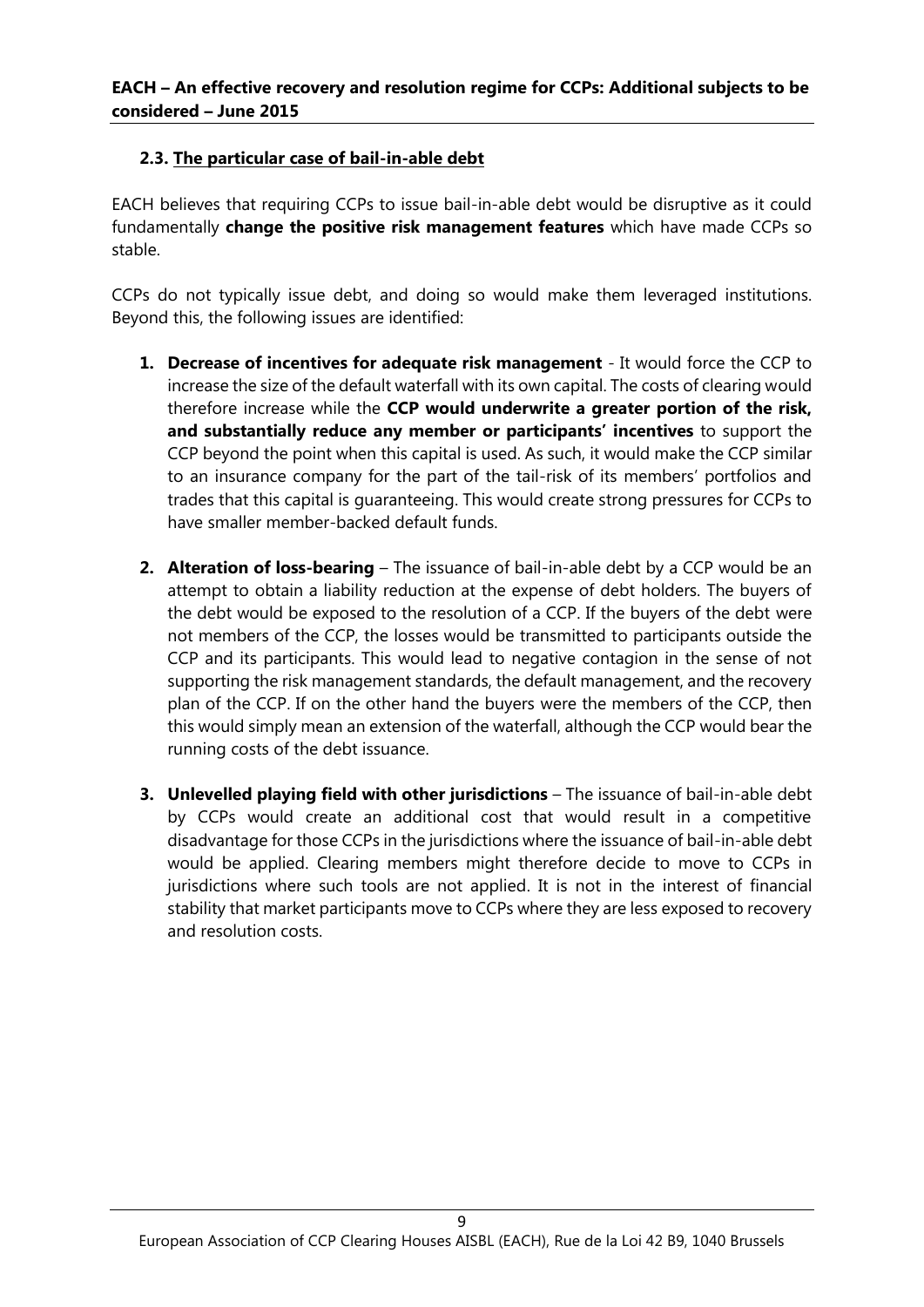## **3. Additional pre-funded resources**

## **Key messages**

- In line with EMIR, CCPs currently have **sufficient pre-funded resources** to ensure that the participants in the system have incentives and disincentives which support an orderly default management.
- Separate pre-funded resources **could break the incentive structure of CCPs** and **discourage risk management** through CCP clearing. Having separate additional resources, which are provided by the State or giving further benefits (e.g. ownership of the CCP) would be **problematic. This is due to the fact that it does not provide incentives for members to ensure the success of the default management process and the recovery phase, and creates moral hazard which could lead to premature resolution of the CCP.**
- A **single resolution fund at EU level should not be applied to CCPs.** A cross-CCP fund makes it difficult for each CCP to manage their own default management process and recovery regime. **The concept of mutualisation of losses is already central to the risk management framework of CCPs through their default fund.**

## **Available pre-funded resources at CCPs**

CCPs are by design a risk management and mutualisation system. The CCP's waterfall comprises of a set of pre-funded resources designed to provide a substantial buffer of collateral to cover counterparty credit risk as well as to ensure that the participants in the system have incentives to support an orderly default management process.

As stated above, **the prefunded resources of CCPs** include variation margin, initial margin, the contribution of the defaulting member to the mutualised default fund, the CCP's skin in the game and the contribution of non-defaulting members to the mutualised default fund. In line with the EMIR, the latter two should be sufficient to deal with the extreme scenario of a default of the two largest clearing members.

One of the reasons why CCPs have been so stable even during extreme market moves is this incentive/disincentive structure, and **it is critical that the recovery and resolution framework does not diminish but rather increase the market discipline** that central risk management creates.

Having separate resources, which are provided by the State or give further benefits (e.g. ownership of the CCP) would be **problematic because it does not provide incentives for members to ensure the success of the default management process and recovery phase.**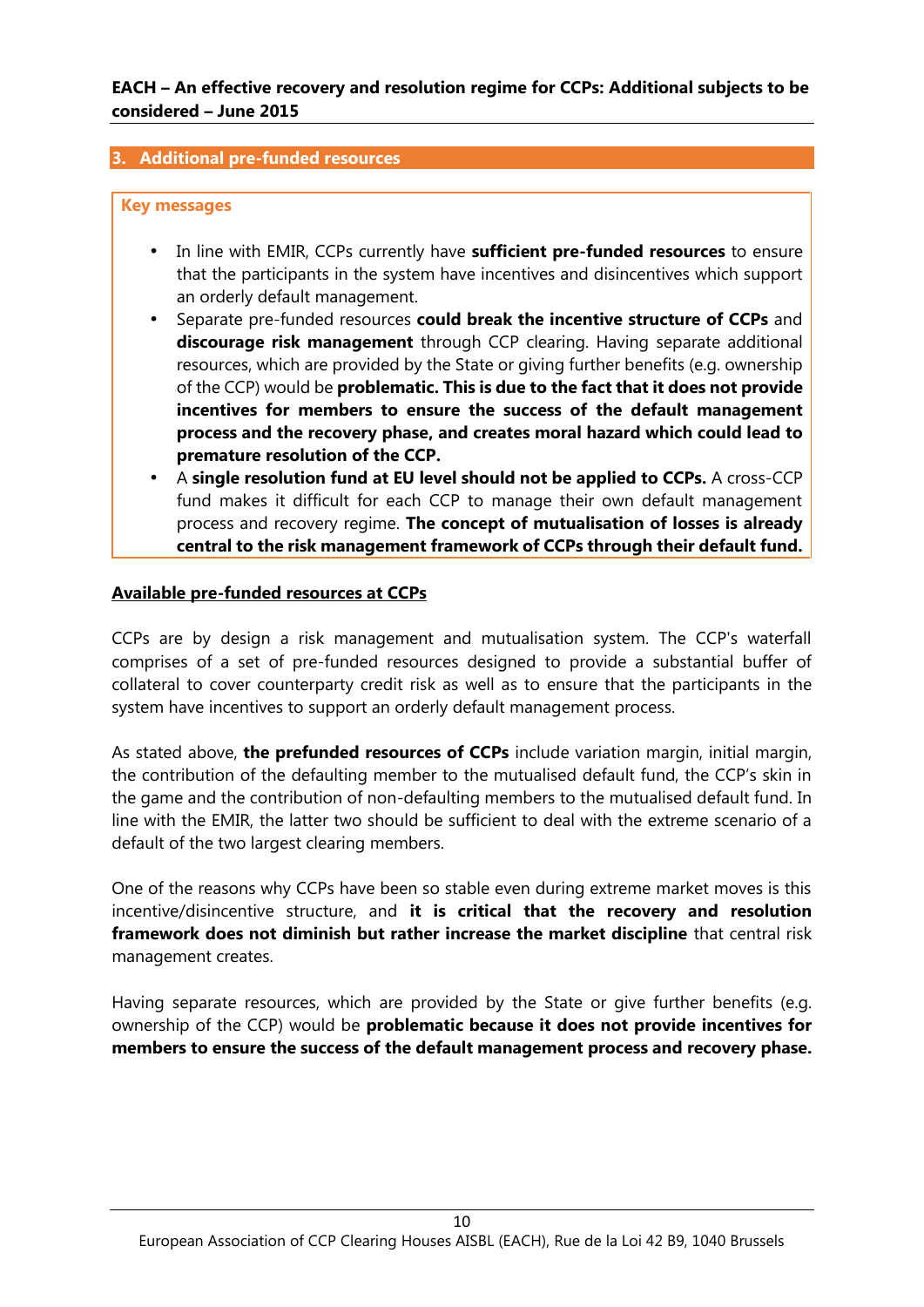# **How a Single resolution fund changes the incentive structure of the CCP**

A single resolution fund to be shared amongst all CCPs, similar to that developed for some EU banks, is not adequate for CCPs. **The concept of mutualisation of losses embedded in a single resolution fund is already central to the risk management framework of CCPs** through their default fund. The default fund acts as a mechanism for the mutualisation of the losses that arise from the management of a member default.

For CCPs and their resolution authorities to be able to manage the incentives and allocation of losses, having a separate cross-CCP fund creates **confusion, complexity, and higher costs of clearing**. A single resolution fund for CCPs could **decrease the incentives for CCPs to develop and maintain adequate risk management procedures**. A single resolution fund for CCPs could reduce the focus on the default management process, which is at the core of the CCPs' role in the financial system. Creating a single resolution fund across CCPs could potentially increase confusion and dilute such incentives. This is a crucial feature to be considered in the context of resolution funds for CCPs, in addition to the costs for market participants associated with raising such funds.

# **How a Recapitalisation fund changes the incentive structure of the CCP**

The idea of an **additional recapitalisation fund** for CCPs has also been put forward by certain parts of the industry.

This proposal simply consists of **a new default fund that comes with a change of control of the CCP**. This would **radically change the members' incentives**, since they can "buy" the CCP if the original default fund is exhausted. It does not provide the right incentives to ensure a successful recovery process, and creates moral hazard which could lead to premature resolution of the CCP. This is contrary to the general financial stability considerations. Such incentive could lead to a less well-functioning default management process which could lead to increased financial instability during a period of high market stress.

A recapitalisation fund would result in increased opportunity costs as it would require substantial additional resources to be prefunded, for an event that is extremely remote. We believe it is more valuable for funds to reside within, rather than outside of, the default waterfall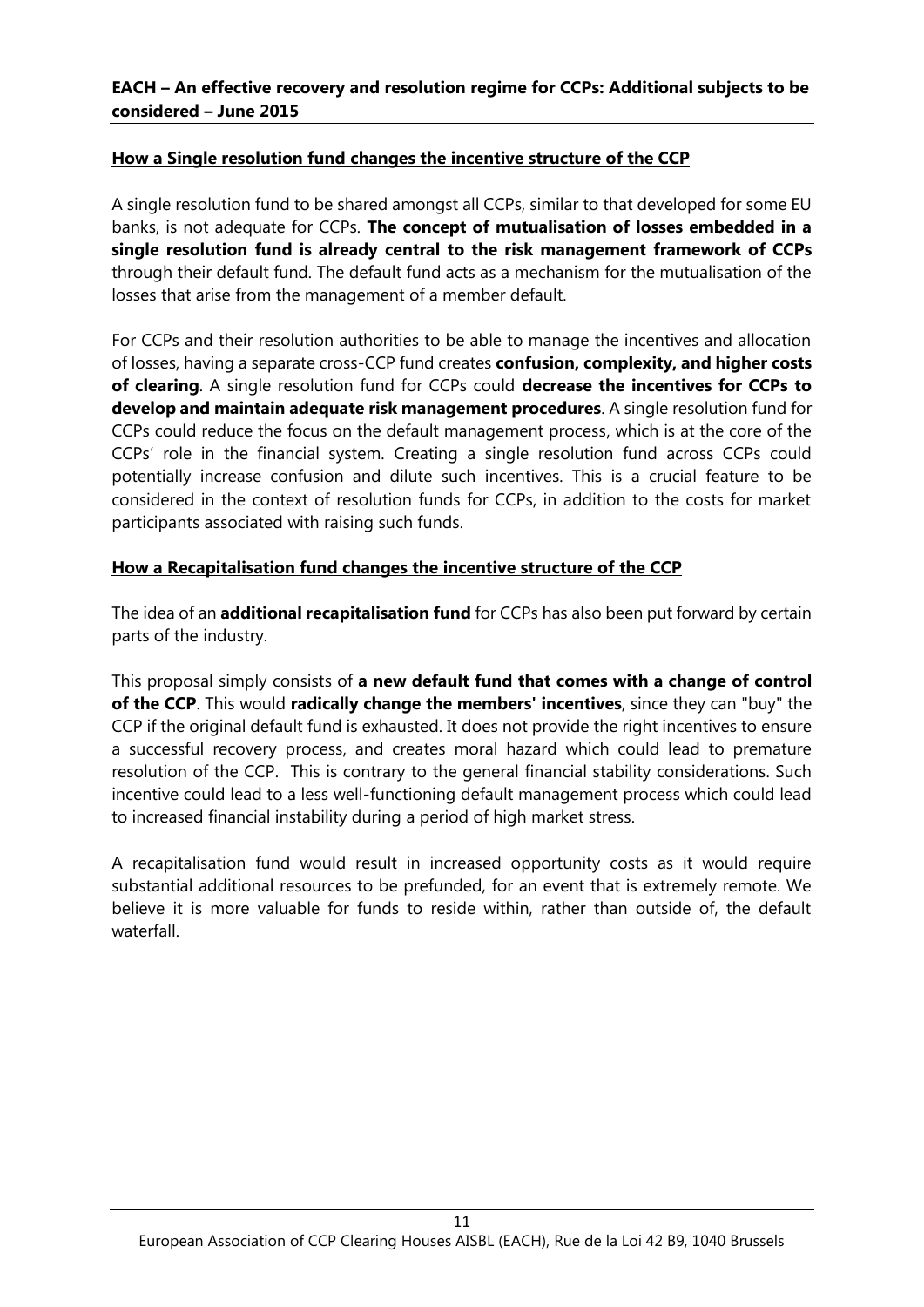# **4. Initial margin haircutting**

## **Key messages**

- **Initial margins of non-defaulting members are protected under EMIR and should not be used either in the course of a default management process or** during recovery. Initial Margin haircutting would undermine the concept of 'bankruptcy remoteness' which clearing members rely on, thereby acting as a disincentive to central clearing.
- **Resolution authorities may reserve the right to apply Initial margin haircutting** during resolution under strict conditions and taking into account the impact on the continuity of the CCP, in line with the proposals of the Financial Stability Board (FSB).

## **What is initial margin?**

**Initial margin represents the first line of defence in the CCP's default waterfall**. Each member of the CCP posts initial margin in the form of securities or cash collateral in order to cover its individual potential future losses on open positions. Such collateral is calculated to a confidence level that is sufficient to limit the risk that each member may bring into the CCP.

Initial margins of non-defaulting members are **protected under EMIR** in case a member defaults and should not be used either in the course of a default management process or during recovery.

EACH believes that **EMIR adequately sets the minimum standards for calculating initial margin**. Notwithstanding this, the mutualisation in the default fund creates market discipline for non-defaulting members as they are incentivised to support the CCP in its efforts to re establish a matched book following the default of a member and ensure robust risk management practices.

# **What are the consequences of applying initial margin haircutting?**

The purpose of initial margin is to cover the potential future exposure of a clearing member in relation to its own portfolio. Initial Margin haircutting would therefore undermine the concept of 'bankruptcy remoteness' which clearing members rely on, thereby acting as a disincentive to central clearing.

It could create an incentive for members to promote (e.g. via the CCP's risk committee) lower initial margin requirements in order to cap their exposure towards the CCP in the event IM haircutting is applied. Also, the possibility of initial margin haircutting incentivises members to reduce their positions at a CCP.

The Financial Stability Board (FSB) proposes strict conditions for the use of initial margin haircutting as a resolution tool, and generally restricts its use to situations where the initial margin is not remote from the insolvency of the CCP (i.e. when it is posted in the form of cash)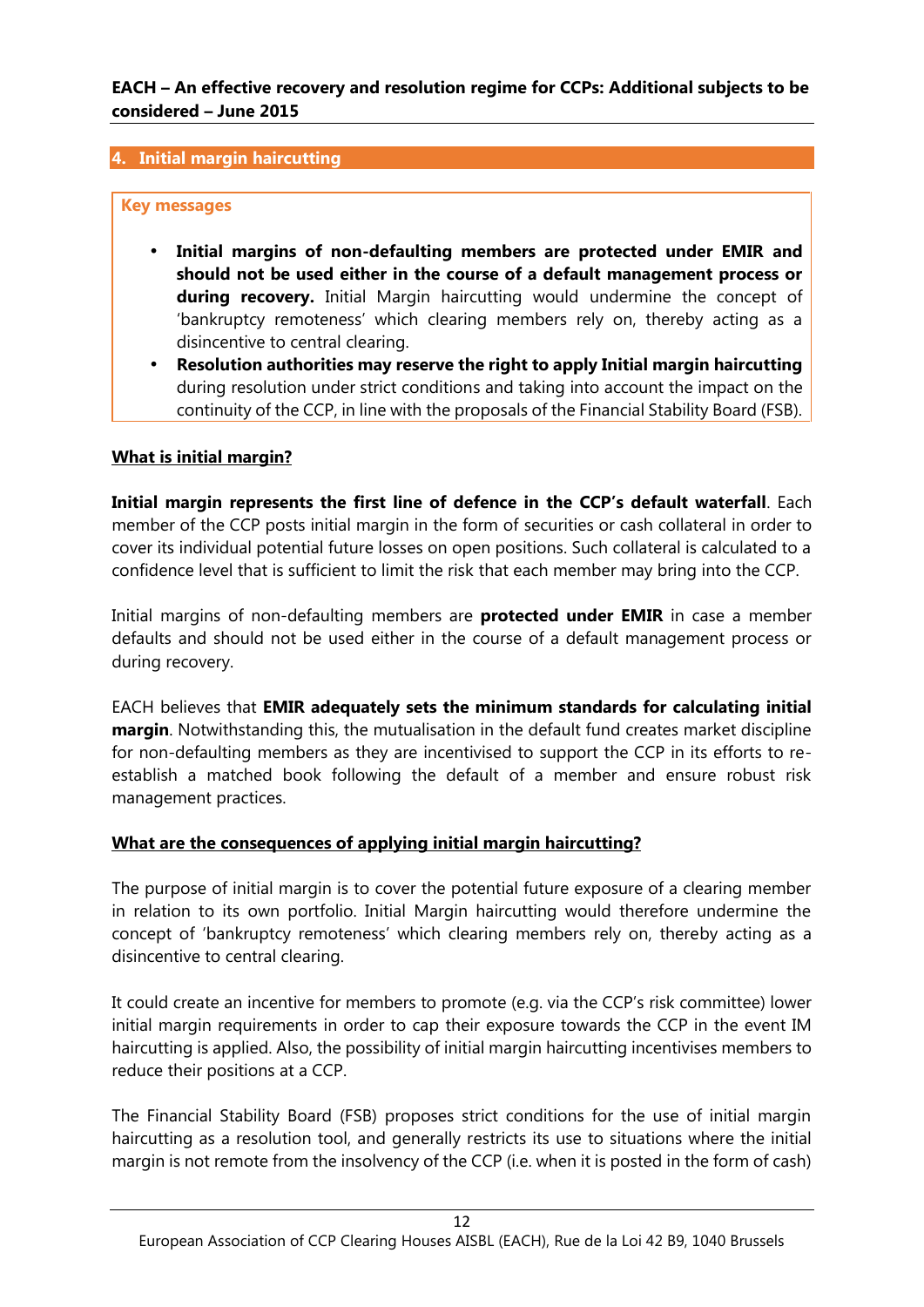and where consistent with the legal framework and the rules of the CCP. It should be noted that in traditional insolvency, cash collateral forms part of the estate of insolvency.

Initial margin haircutting leaves the positions of the affected non-defaulting clearing members uncovered. Thus, **initial margin haircutting would have to be applied with a requirement to reduce the open positions of surviving clearing members**, where possible (i.e. partial/full tear up of contracts); otherwise, these **clearing members would be required to top up the margin requirements,** which may be challenging at a time of high market stress. Importantly, given this tool would be applied to the cash portion of the margin, which is not bankruptcy remote, clearing members would highly likely stop posting cash and have all or most of their initial margin as non-cash collateral. This would have consequences for the CCP's liquidity management, and potentially make clearing more expensive. Furthermore initial margin that is not bankruptcy remote may attract a capital charge under prevailing capital rules.

However we appreciate that, as recognised in the FSB Key Attributes, a resolution authority can reserve the right to haircut initial margin when a CCP is in resolution, as it serves as a substantial resource to cover losses.

Finally, we recommend that **any approach to initial margin haircutting, as other tools and rules on CCP recovery and resolution, must be agreed internationally**. Any difference at national level, for instance in the degree to which initial margin may be protected in a resolution situation, may result in a competitive disadvantage for some jurisdictions versus others. Effectively, clearing members may choose to switch their clearing activities to CCPs in jurisdictions which offer more protection of margins.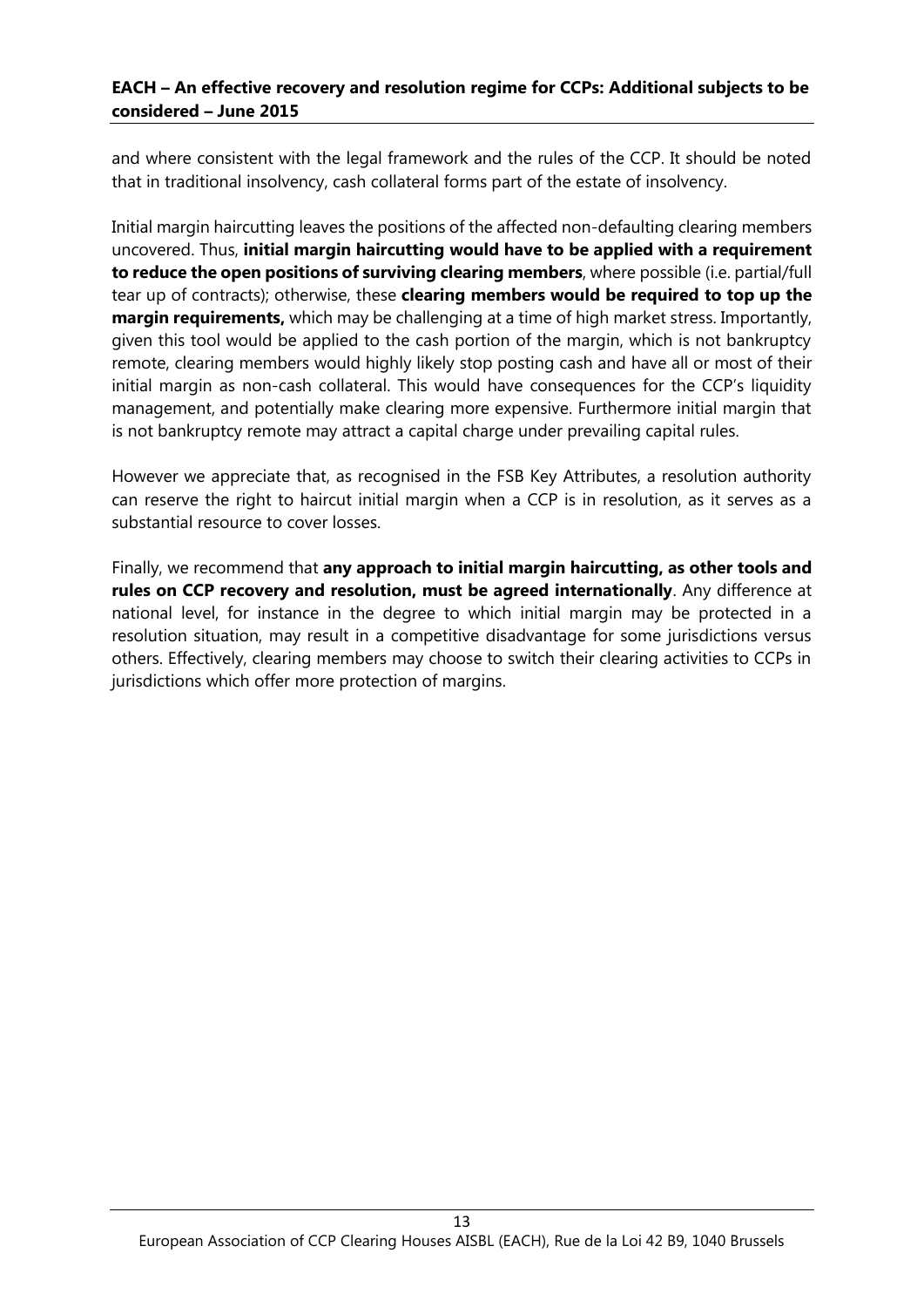## **5. Early intervention**

## **Key messages**

- **Regulators already have comprehensive supervisory powers over CCPs, therefore we do not see the rationale for 'early intervention measures'.**
- We believe **CCPs should be allowed to execute fully their default management** process and/or the recovery plan set out in their rules before 'intervention' takes place.

EACH believes that authorities already have the power to intervene at any point. However, **CCPs should be allowed to perform their default management process and exhaust their recovery tools** to the extent possible before the authorities intervene. CCPs would keep authorities informed throughout this process.

In particular, it is crucial **to understand that early intervention can be disadvantageous to the authorities. It should be a primary objective of the legislation to maximise the likelihood that a private sector recovery arrangement is found**. An early intervention by a resolution authority is very likely to shift responsibility to the public sector going against the G20 mandate. 'Early intervention' could be disruptive to financial stability. It does not introduce the right incentives to ensure a successful recovery of the CCP, creates moral hazard which could lead to premature resolution of the CCP and greatly weakens its ability to conduct orderly loss allocation tool in full.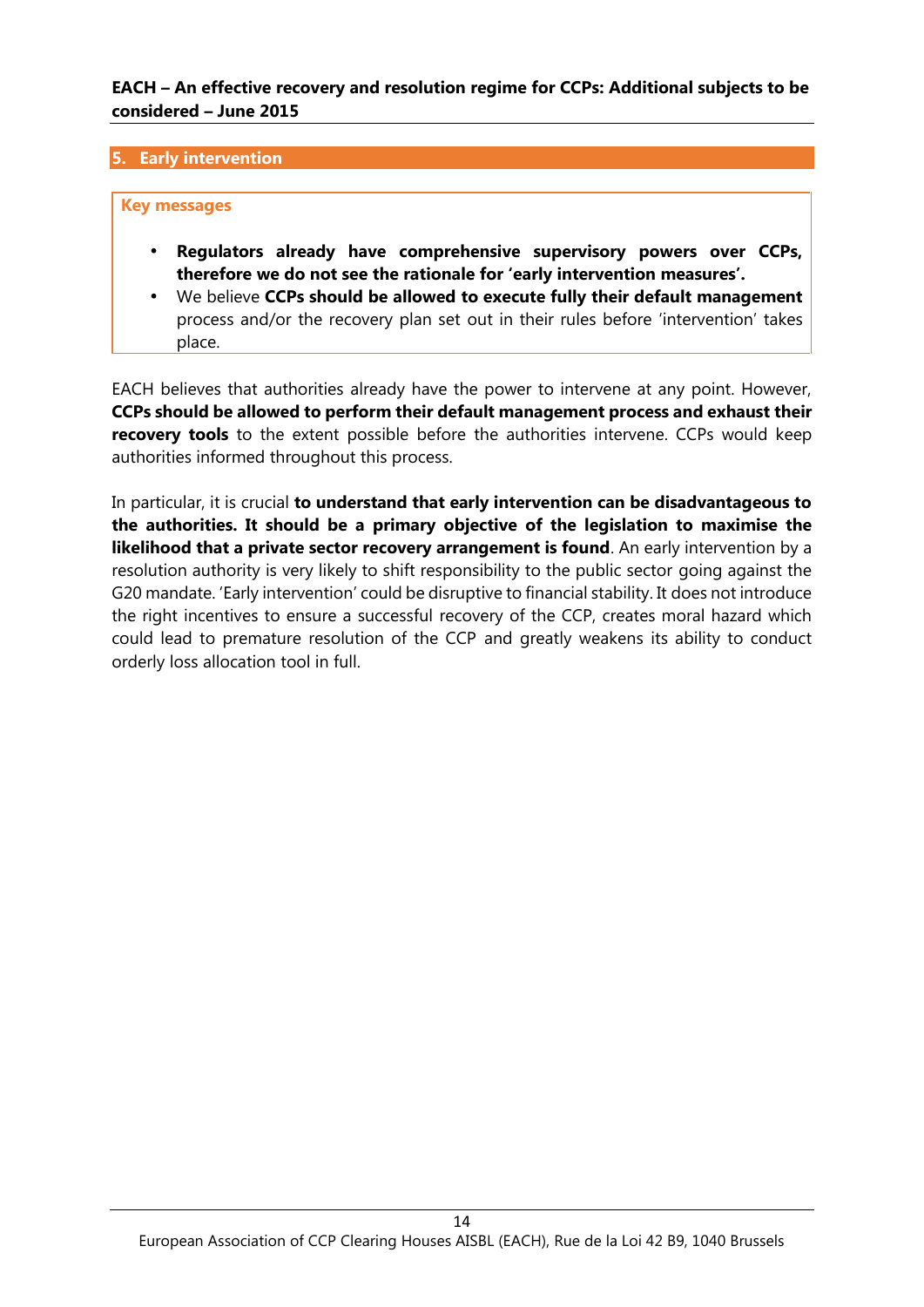## **6. Resolution authority**

## **Key messages**

- Resolution should be **led by the resolution authority of the jurisdiction in which the competent authority of the CCP is established**. Other authorities that have a legitimate interest in the resolution of a CCP may be consulted.
- EACH supports the establishment of **Crisis Management Groups** for cross-border CCPs. The ultimate decision making should however reside with the resolution authority of the jurisdiction in which the CCP is established.
- The resolution authority should have a **knowledge of the day-to-day operations of a CCP**. Without this expertise there could be an increase in contagion and market instability.
- EACH believes that a **CCP should only be put in resolution once the CCP's recovery process is exhausted or it is clear that it will be insufficient** to restore the CCP's viability.

## **Resolution authority and crisis management groups**

**We strongly believe that the resolution of a CCP is most likely to be effective if it is being led by the resolution authority of the jurisdiction in which the competent authority of the CCP is established**. EACH believes that the closer the resolution authority is to the CCP, the better they will understand its business and the relevant recovery and resolution tools. If the resolution authority is not the supervising authority, they must work closely together to manage any unintended consequences to financial stability.

We also believe that the efficient resolution of a cross-border CCP will be facilitated if the relevant jurisdictions have taken a consistent approach to CCPs' recovery and resolution regimes. In addition, the lead resolution authority should cooperate closely with the resolution authorities of the other jurisdictions that have a legitimate interest in the resolution of the CCP. Such cooperation will allow the relevant authorities to consider the impact of resolution, including early intervention, on the participants of the CCPs. We therefore support the establishment of Crisis Management Groups, described in the FSB report, as they will facilitate dialogue and discussion between the relevant supervisors, resolution authorities, central banks and other public authorities. We would however highlight that the ultimate decision making should reside with the resolution authority of the jurisdiction in which the CCP is established.

# **Resolution triggers**

EACH believes that a **CCP should only be put in resolution once the CCP's recovery process is exhausted or it is clear that it will be insufficient** to restore the CCP's viability. This is reflected in the FSB's guidelines on resolution which prescribe that resolution is triggered when 'the recovery tools failed to return the FMI to viability, have not been implemented in a timely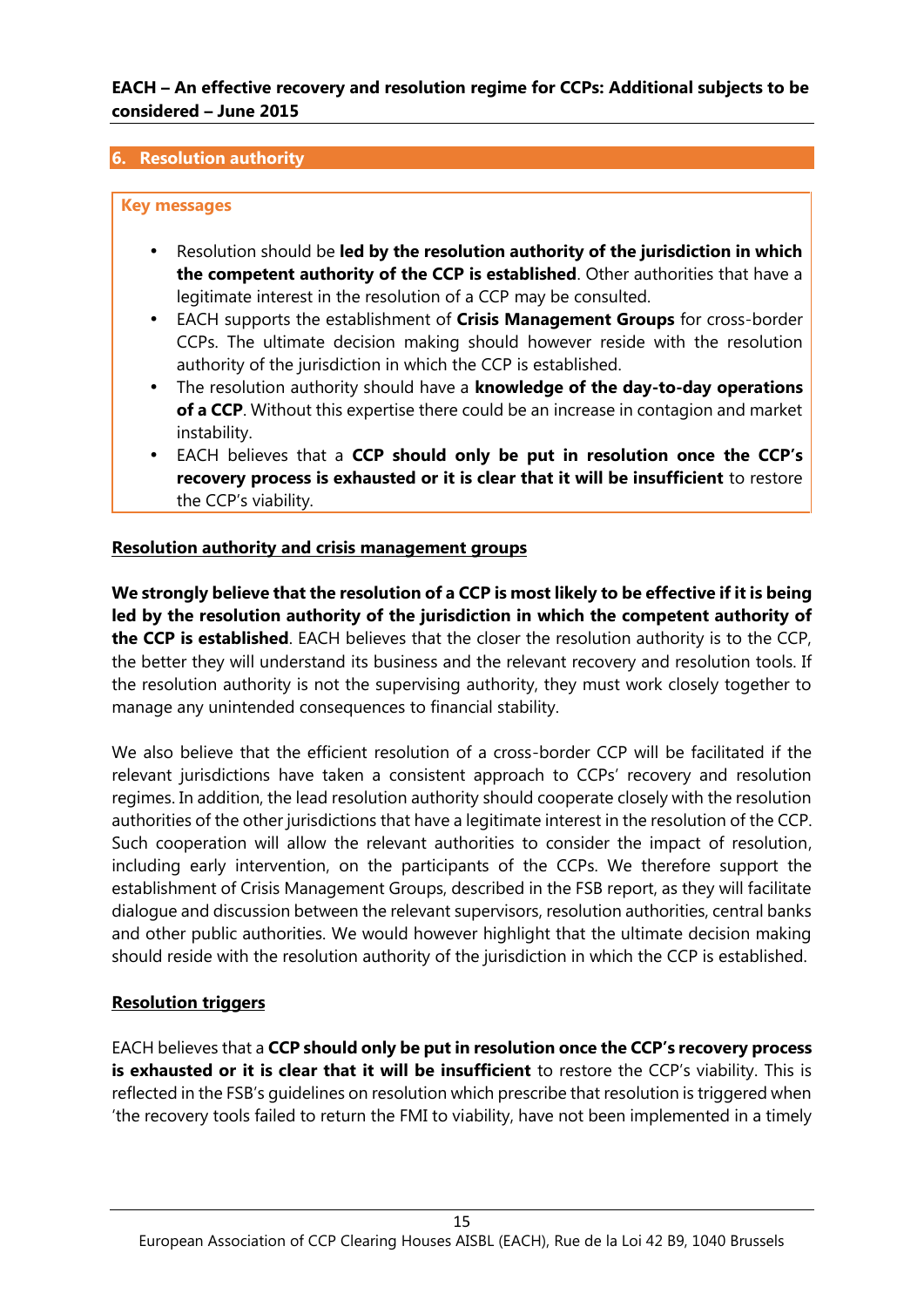manner, or relevant authorities determine that recovery measures are not likely to return the FMI to viability'<sup>5</sup>

Defining triggers for regulatory authorities to intervene is challenging given the above concerns about 'early intervention'. EACH however believes that the two indicators that are likely to suggest the need for regulatory intervention are:

- 1. The CCP itself contacting the authorities; and
- 2. The exhaustion of the financial resources available for default management and recovery.

As mentioned above however, regulators already have comprehensive supervisory powers over CCPs, and we therefore do not see the rationale for 'early intervention measures'.

<sup>5</sup> http://www.financialstabilityboard.org/wp-content/uploads/r\_141015.pdf